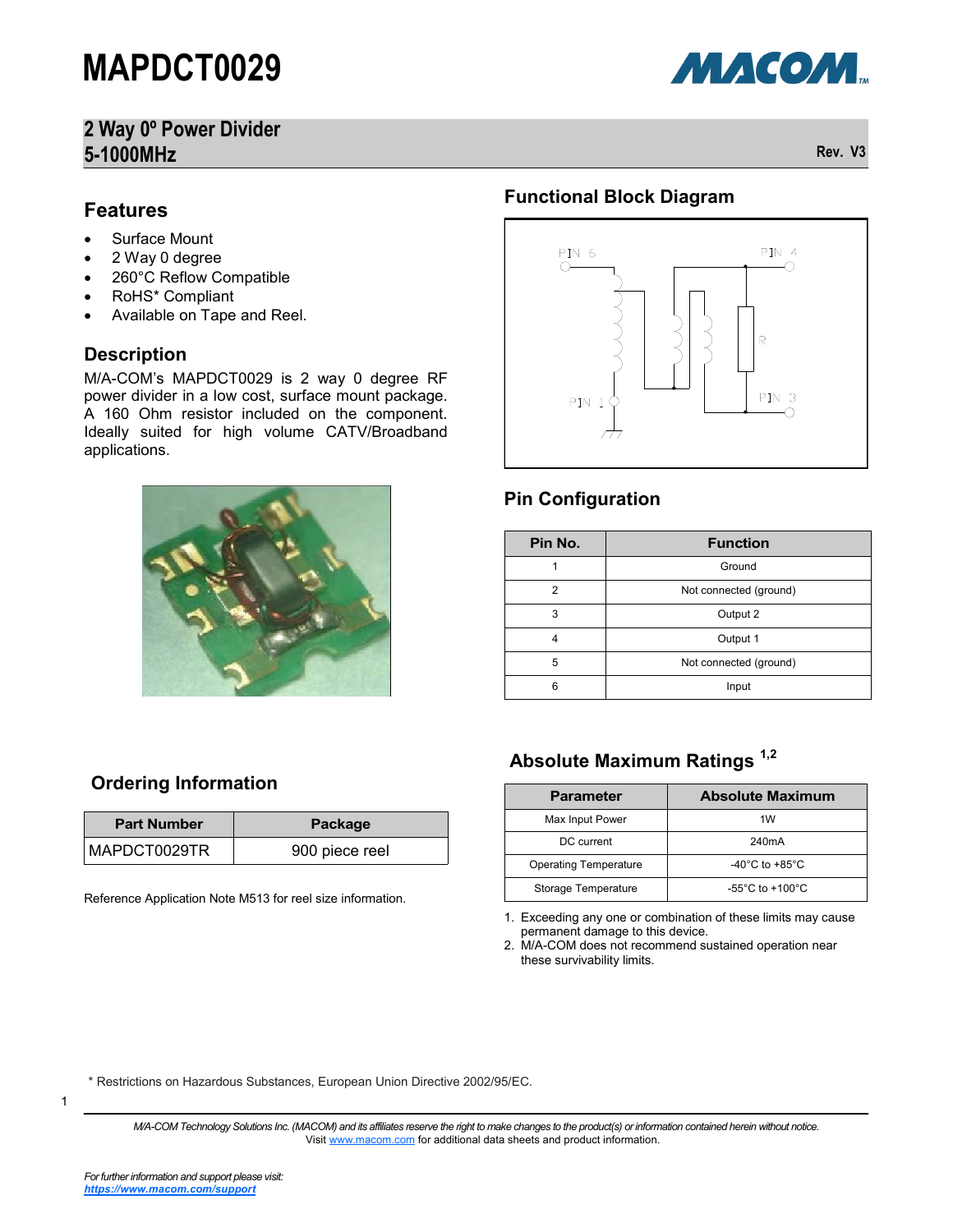### **2 Way 0º Power Divider 5-1000MHz Rev. V3**

#### Electrical Specifications:  $T_A = 25^{\circ}$ C, Z<sub>0</sub> = 75 $\Omega$ <sup>1</sup>

| <b>Parameter</b>                     | <b>Test</b><br><b>Conditions</b> | <b>Frequency</b> | <b>Units</b> | <b>Min</b>               | <b>Typ</b> | <b>Max</b> |
|--------------------------------------|----------------------------------|------------------|--------------|--------------------------|------------|------------|
| <b>Insertion Loss</b>                |                                  | 5 - 500 MHz      | dB           |                          | 0.5        | 0.7        |
| Insertion Loss                       | ٠                                | 500 - 1000 MHz   | dB           | $\overline{\phantom{a}}$ | 0.7        | 1.4        |
| Amplitude Unbalance<br>(Nominal 0dB) |                                  | 5 - 1000 MHz     | dB           | ٠                        | ± 0.28     | ± 0.55     |
| Phase Unbalance (Nominal 0°)         |                                  | 5 - 1000 MHz     | $\circ$      | ٠                        | ± 1.0      | ± 3.0      |
| Return Loss: Input                   | ۰                                | 5 - 50 MHz       | dB           | 24                       | 35         |            |
| Return Loss: Input                   |                                  | 50 - 870 MHz     | dB           | 14                       | 26         |            |
| Return Loss: Input                   |                                  | 870 - 1000 MHz   | dB           | 11                       | 16         |            |
| Return Loss: Output                  |                                  | 5 - 1000 MHz     | dB           | 15                       | 22.5       |            |
| Isolation (between outputs)          |                                  | 5 - 50 MHz       | dB           | 20                       | 26         |            |
| Isolation (between outputs)          | ۰                                | 50 - 870 MHz     | dB           | 14                       | 22         |            |
| Isolation (between outputs)          |                                  | 870 - 1000 MHz   | dB           | 12                       | 15         |            |

#### **Case Style: SM-55**



*M/A-COM Technology Solutions Inc. (MACOM) and its affiliates reserve the right to make changes to the product(s) or information contained herein without notice.*  Visit [www.macom.com](http://www.macom.com/) for additional data sheets and product information.

МАСОМ.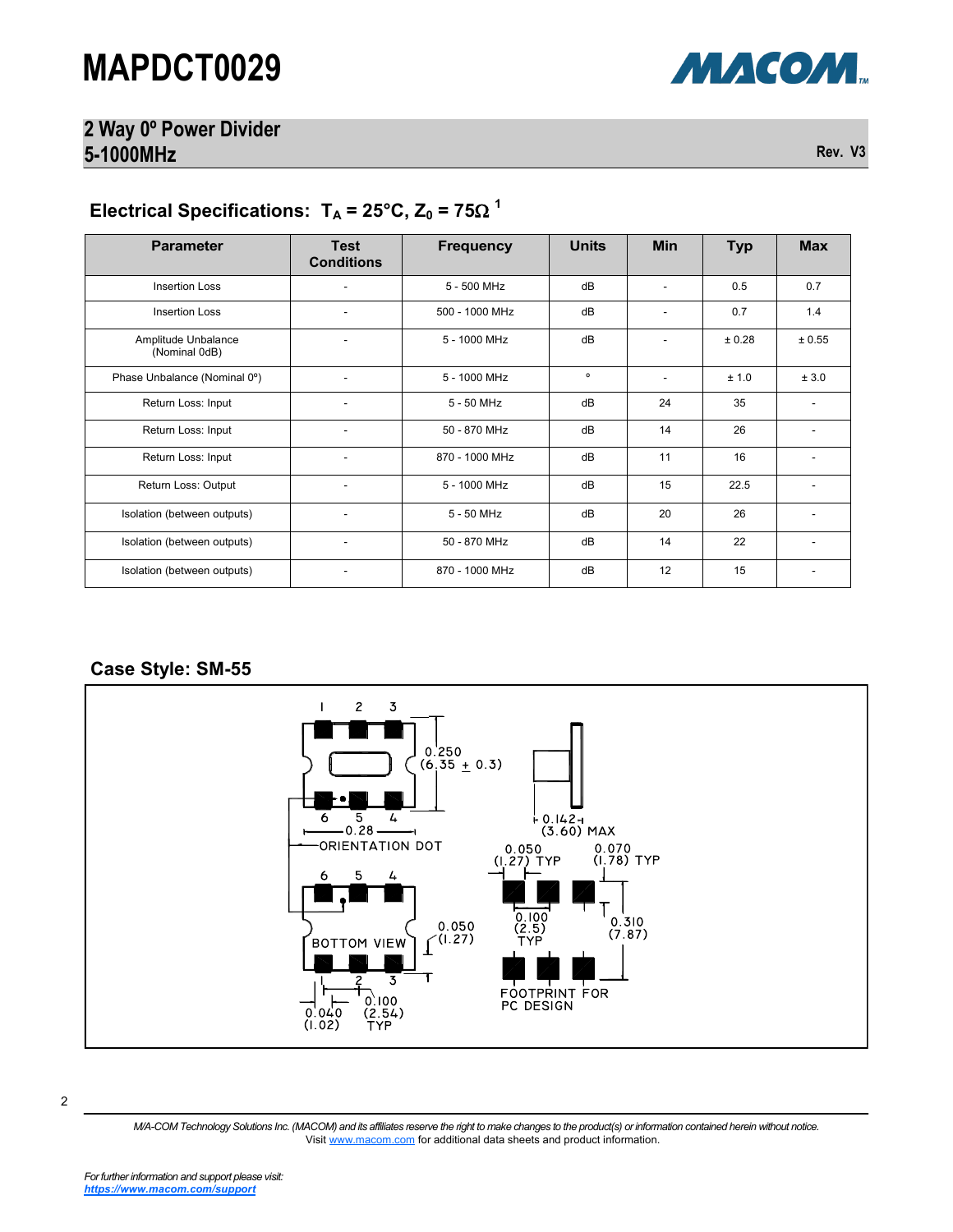### **2 Way 0º Power Divider 5-1000MHz Rev. V3**

## <code>Typical Performance Curves: T $_{\mathsf{A}}$  = 25°C, Z $_{\mathsf{0}}$  = 75 $\Omega$   $^{\mathsf{1}}$ </code>



<sup>3</sup>

*M/A-COM Technology Solutions Inc. (MACOM) and its affiliates reserve the right to make changes to the product(s) or information contained herein without notice.*  Visit [www.macom.com](http://www.macom.com/) for additional data sheets and product information.

МАСОМ.